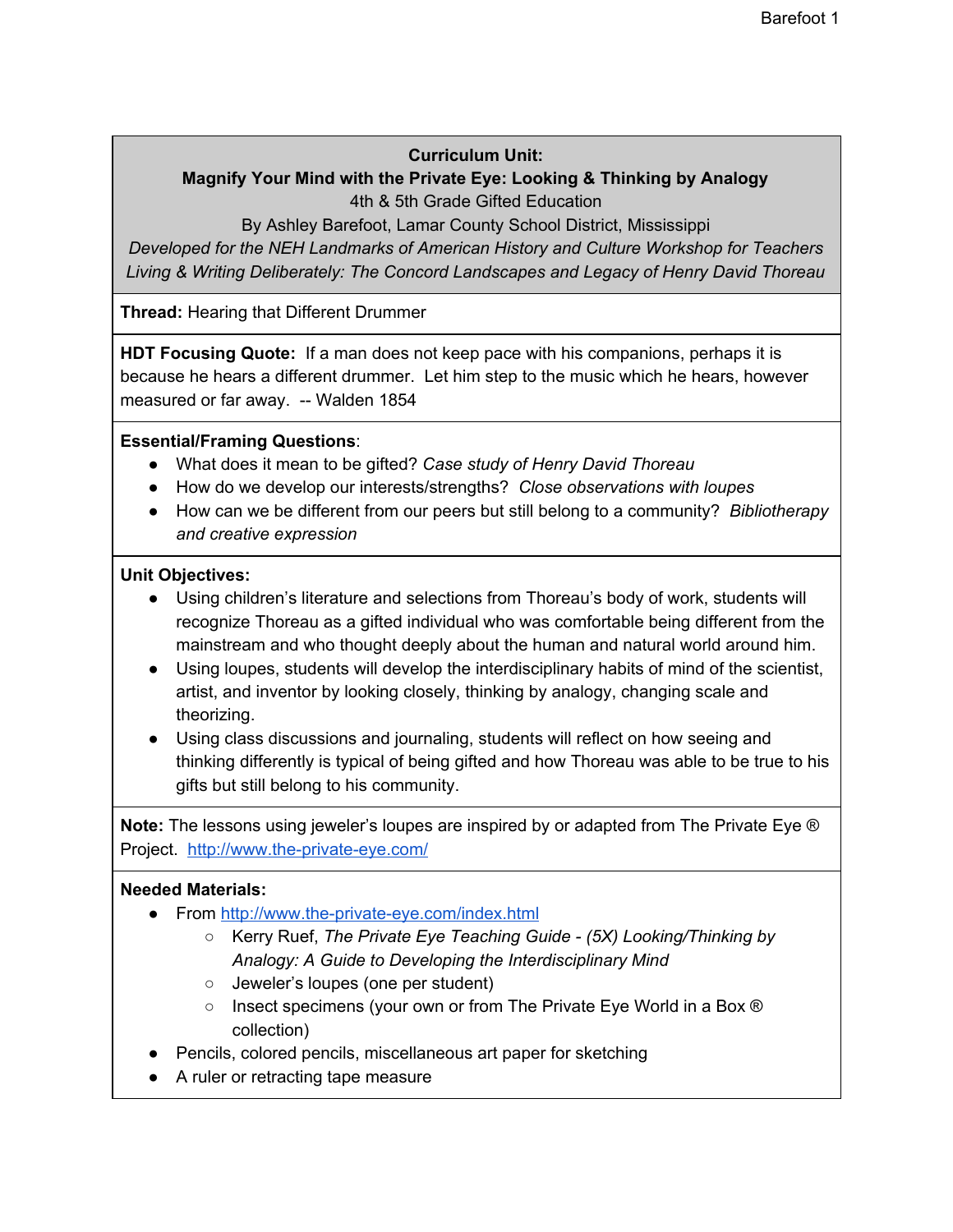- A time or stopwatch
- Images of Thoreau's journals, nature sketches, and phrenology charts (Contact the Concord Museum, the Thoreau Society, or the Morgan Library for images and copyright permission.)
- Sweet gum balls (seed pod husk from the sweet gum tree) -- or other locally available plant specimen (the Dusty Miller is a good alternative)
- Books:
	- *If You Spent a Day with Thoreau at Walden Pond* by Robert Burleigh
	- *Henry David's House* by David Schnur
	- *○ Henry David Thoreau for Kids: His Life and Ideas, with 21 Activities (For Kids Series)* by Corinne Hosfeld Smith
	- *○ The Trouble with Henry: A Tale of Walden Pond* by Deborah O'Neal, Angela Westengard
	- The *Henry* series by D.B. Johnson
	- *○ Walden*
	- Annotated Journals of Henry David Thoreau
	- *Transcendental Wordplay: America's Romantic Punsters and the Search for the Language of Nature* by Michael West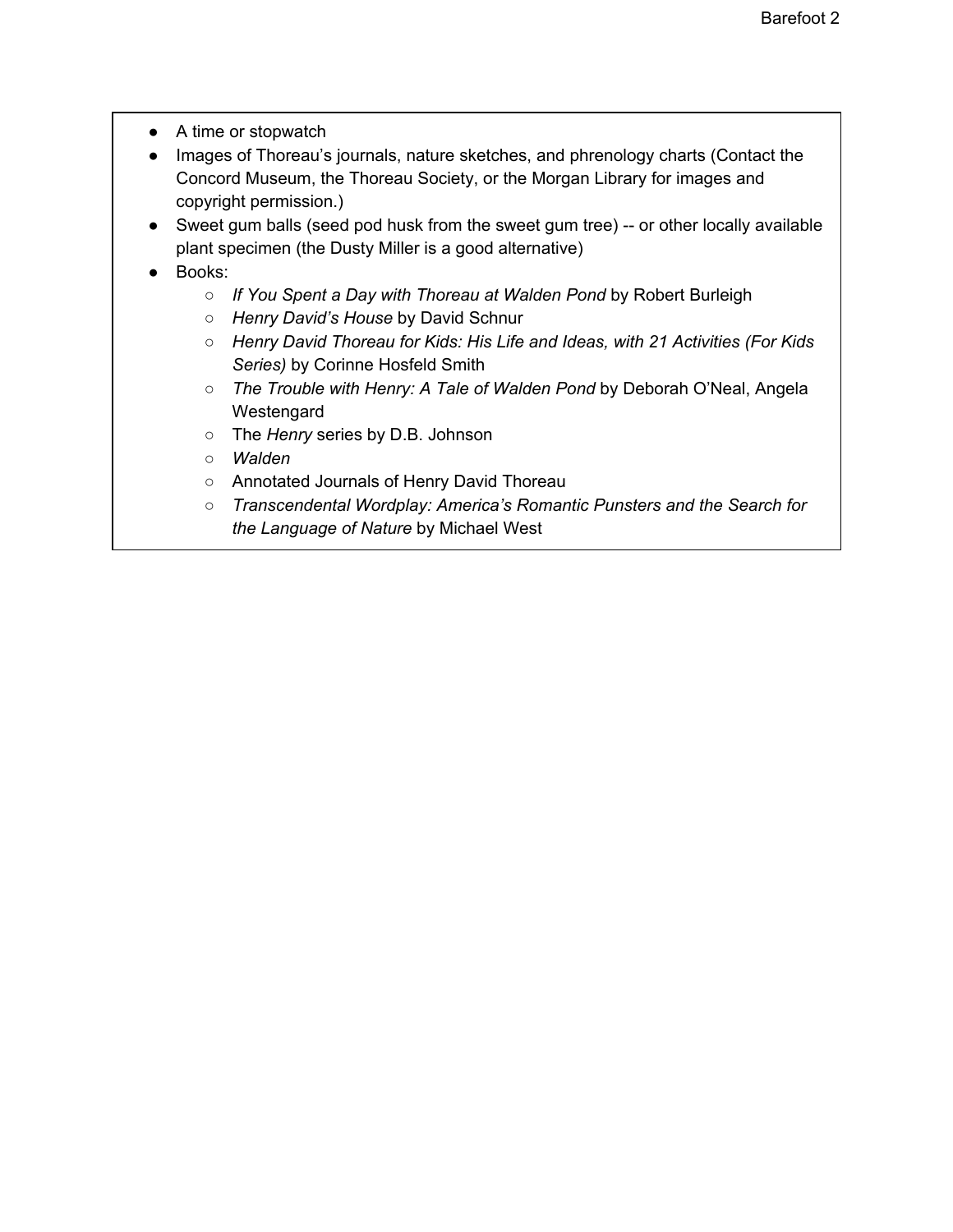### **Lesson One: "Handsome" Art** Adapted from Ruef, p. 84-90

**Objective**: Students will learn how to use a jeweler's loupe to examine their hands using the Private Eye ® methodology and write a poem based on their observations.

**HDT Quote**: *We must look a long time before we can see. -- Natural History of Massachusetts, 1842*

**Companion Book**: *If You Spent a Day with Thoreau at Walden Pond* by Robert Burleigh

### **Set:**

- **● HDT Quote:** Start by introducing students to today's quote with a group discussion: What does it mean to see?
- **● Powers of 10 Film:** Students will watch the famous Eames film that explores the concept of magnitudes by moving outward from a picnic scene to the outer reaches of the universe at a rate of ten times per ten seconds and then inward at the same rate to a proton. *(Extension: exponents, units of measurement)* <https://youtu.be/0fKBhvDjuy0>
- **● The Private Eye ® Methodology:** The teacher will introduce students to the 4-step process that teaches students to make keen observations using analogical thinking. Students will record the 4 steps in their journals:
	- 1. What else does it remind me of? (responses are 1 word nouns)
	- 2. Why did it remind me of that? (go back to the nouns and add descriptive adjectives)
	- 3. Why is it like that? (Hypothesizing using analogical relationships)
	- 4. If it reminds me of that, could it also function like that? (Theorizing form or function; extrapolation  $\rightarrow$  testing theories)

## **T<sup>2</sup>O:**

- **Loupe-Looking:** The students will practice looking through a jeweler's loupe that magnifies objects 5 times. *(Tips: Have students hold the wide end of the loupe to one eye while closing the other. Let them experiment with moving their hand closer and farther away from the loupe until it comes into focus, approximately 1"-2" away. This is the "sweet spot." Let students with glasses try using the loupe with and without their glasses to see which way they prefer. The loupes are also sold with attached lanyards for younger students, so if they drop it it doesn't fall to the floor.)*
- **● Observing the Hand:** Students will use the loupe to closely observe their hands. As a class, students will brainstorm what their hands remind them of (Question 1 for nouns). The teacher will record students' ideas on the board for reference. The teacher will guide students through their initial hesitation or reticence until each student brainstorms 5-10 things that their hand reminds them of. Students will look at the collection of nouns and add adjectives (Question 2) to each noun. *(Tip: Let students add adjectives to any noun, not just their own, to encourage creative flow.)*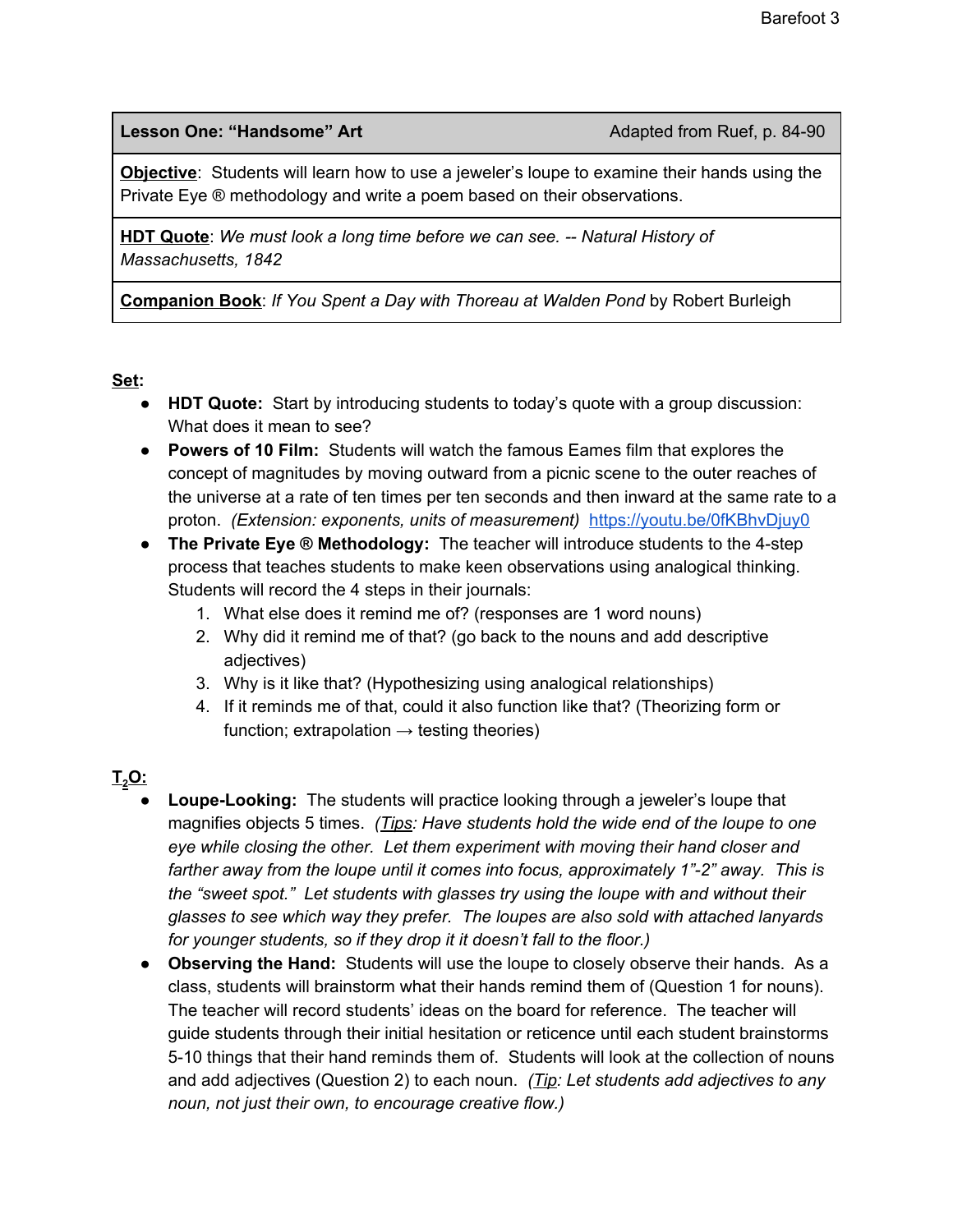## **Closure:**

- **● "My Hand" Poem:** Using the list of words and phrases on the board, students will select, edit, and arrange their favorite observations into a poem and record the poem in their journals. *(Tip: Write a group poem first, modeling how to select and adapt phrases from the group brainstorming list.)*
- **● "Handsome" Art:** Students will use a loupe and drawing tips (see below) to select a part of their hand (knuckle, fingernail, palm, etc.) to sketch using colored pencils. Students sketches will be added to their typed poems and displayed in the hallway. *(Tip: Allow students freedom to play with the font, color, and spacing of words to create a visually impactful poem.)*

Drawing Tips:

- Fill the frame: Start with a small piece of paper (the frame) with the intent to "fill the frame," leaving no blank spaces. *(Tips: For the first time drawing using loupes, start students with a small 4"x4" square of paper. The Private Eye ® online store offers several cute frame templates.)*
- Commit: Use pens or colored pencils so you don't have the option to erase; figure out how to work mistakes into the design.
- Natural Designs: Look for geometric shapes or patterns that Nature used to fill the space and use the same design in your drawing.
- Detail: When you think you're done, look again with the loupe and see if there are even smaller details you can add. *(Tip: Require students to draw nonstop for a lengthy period, 15-30 minutes, to encourage details.)*
- **Companion Book**: Refer back to today's quote and introduce students to Thoreau with the book *If You Spent a Day with Thoreau at Walden Pond* by Robert Burleigh.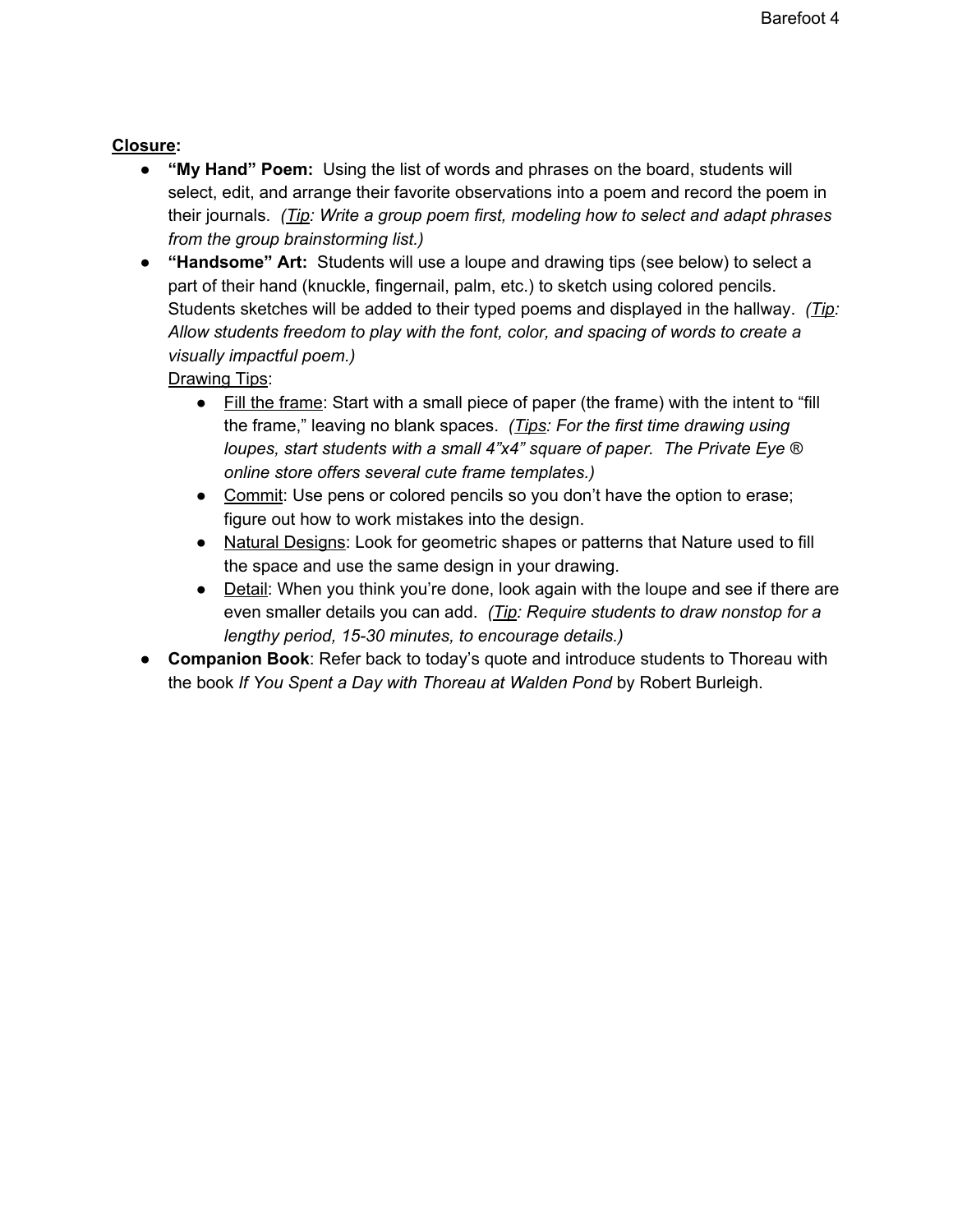**Lesson Two: Before & After** Adapted from Ruef, p. 104, 130

**Objective**: Students will compare and contrast the level of detail and observation in their work describing an insect specimen before and after the loupe-analogy process.

**HDT Quotes**: *The question is not what you look at, but what you see. -- Journal, 5 August 1851*

*All this is perfectly distinct to an observant eye, and yet could easily pass unnoticed by most. -- Journal, 3 November 1861*

**Companion Book**: Samples of Thoreau's journal illustrations, surveys, and phrenology charts *(Contact the Concord Museum, the Thoreau Society, or the Morgan Library for images and copyright permission.)*

*Henry David Thoreau for Kids: His Life and Ideas, with 21 Activities (For Kids Series)* by Corinne Hosfeld Smith

## **Set:**

- **● HDT Quotes:** Start by introducing students to today's quotes with a group discussion. What is the difference between looking and seeing? Observing?
- **● Before:** The teacher will list 6 common insect species on the board (ant, wasp, dragonfly, ladybug, etc., depending on which insect specimens are available). Students (or student pairs, depending on class size and number of specimens) will choose one to study. Each student will draw a quick sketch of the insect based on their memory and a few adjective-noun pair descriptions in their journals. *(Tip: Expect lots of cartoon-like drawings.)*

# **T<sup>2</sup>O:**

**During:** After completing their "Before" sketches, students will examine their chosen insect specimen using loupes and the Private Eye ® questioning process. Students sharing an insect specimen may work together to brainstorm what else the insect specimen looks like/reminds them of (question #1) and analogize why it reminded them of that (question #2). Each student will then edit their adjective-noun pair descriptions and draw a more scientific illustration of their specimen to better reflect the more detailed nature of their observations with the loupe.

## **Closure:**

**● After:** Students will make a T-chart to compare and contrast their 2 sets of observations, labeled "Before" and "After." Student pairs may assist each other with their own interpretations and feedback. Both drafts will be recorded in their journals for possible inclusion in their portfolios. *(Tip: Seeing the "Before" and "After" illustrations side by side is visually arresting and leads to a heightened awareness of the need for close observation of details.)*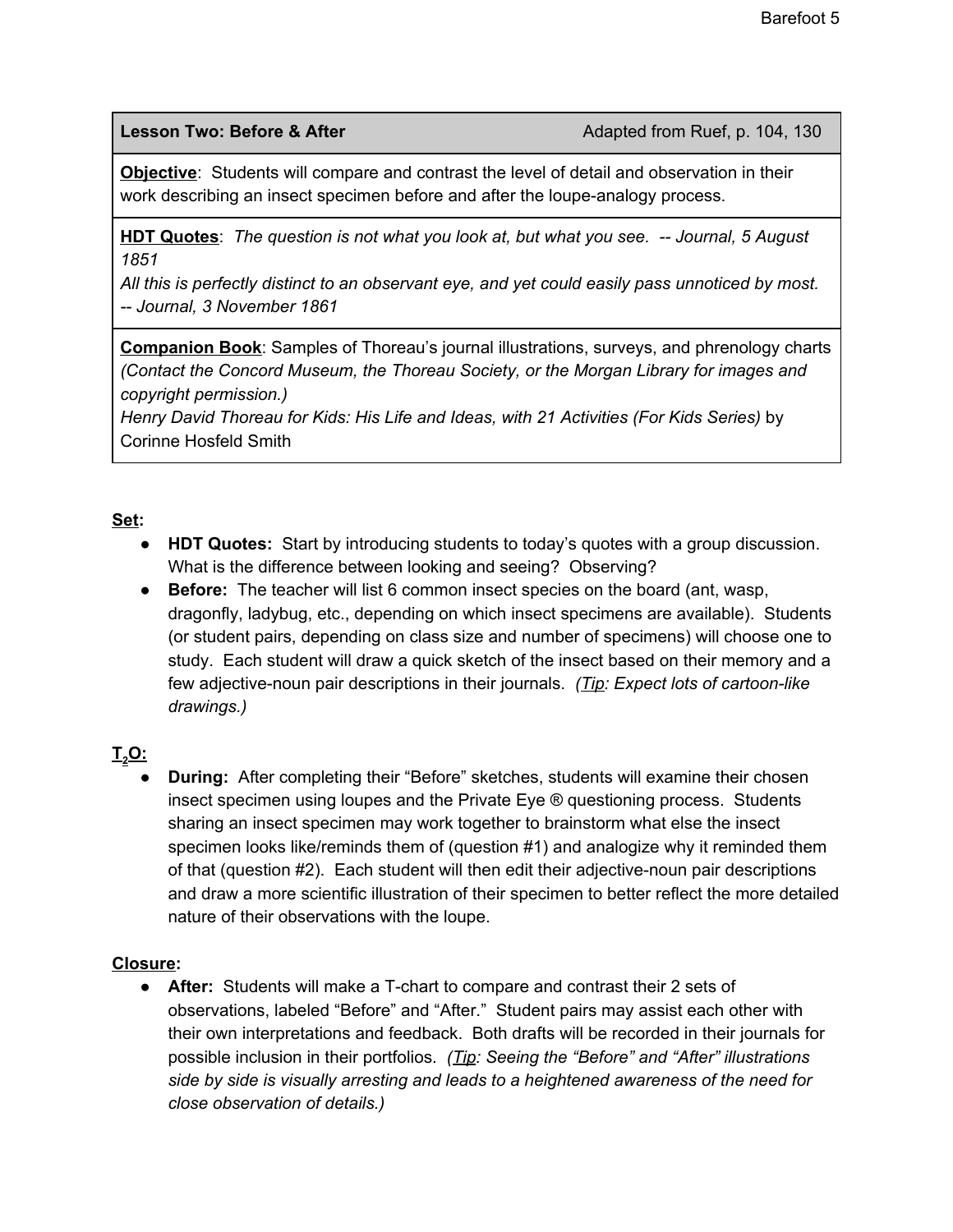● **Companion Books**: Refer back to today's quote and show students some of Thoreau's sketches in his journal and field notes. Discuss Thoreau's powers of observation and have students hypothesize what, if any, tools he used. Review the Phenology pages in *Henry David Thoreau for Kids.*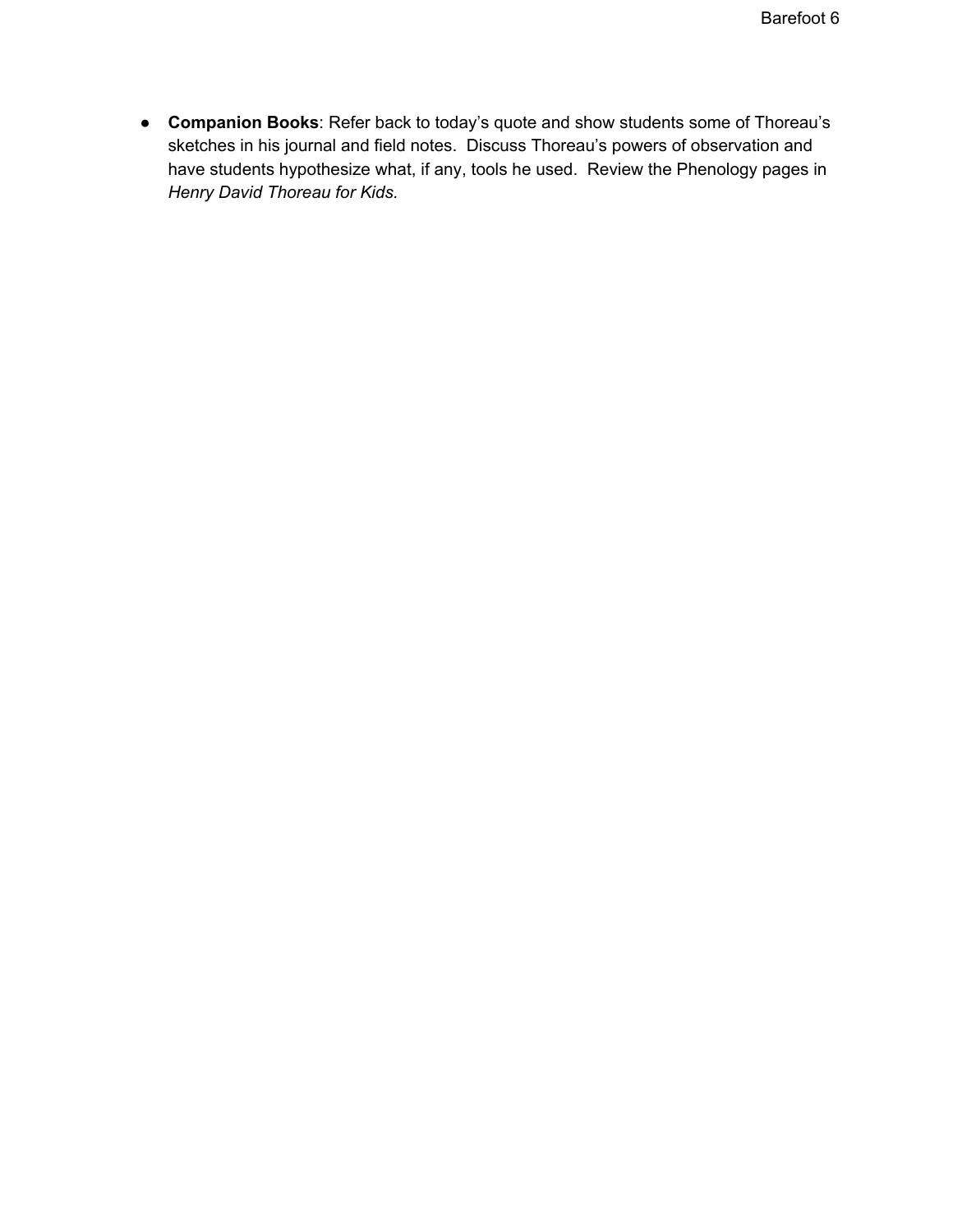**Lesson Three: Using Your Gifts:** Adapted from Ruef, p. 54-55, **Think Like a Scientist or Inventor** 143, 166-168

**Objective**: Students will use close observation techniques to illustrate a plant during an outdoor field study, brainstorm questions about a particular aspect of the plant's structure, and theorize possible explanations for how this structure affects its functionality.

**HDT Quote**: *Follow your genius closely enough and it will not fail to show you a fresh prospect every hour. --Sounds Chapter of Walden*

*I learned this, at least, by my experiment; that if one advances confidently in the direction of his dreams, and endeavors to live the life which he has imagined, he will meet with a success unexpected in common hours. --Walden Conclusion*

**Companion Books**: *Henry David Thoreau for Kids: His Life and Ideas, with 21 Activities (For Kids Series)* by Corinne Hosfeld Smith *Transcendental Wordplay: America's Romantic Punsters and the Search for the Language of Nature* by Michael West *Henry Works* by D.B. Johnson

#### **Set:**

- **● HDT Quotes:** Start by introducing students to today's quotes with a group discussion: What does it mean to follow your gifts? How do geniuses think differently from other people?
- **● Sweet Gum Puzzler:** Today, students will be encouraged to "Think like a scientist" and take their thinking to the next step after close observation. Students will examine a sweet gum ball (seed pod husk from the sweet gum tree) using loupes. After an initial class brainstorming session to answer the Private Eye® questions #1-2 ("What else does it remind me of? Why did it remind me of that?"), the teacher will lead the class in a lesson on theorizing. The class will consider questions #3-4, "Why is it like that? If it reminds me of could it work like that?" to wonder why the sweet gum ball has its distinctive shape and spikes. Students will work in small teams to brainstorm possible hypotheses about the form and function of the sweet gum ball using the starter, "It could be…" and record them in their folders. *(Tip: If time allows, have students sketch the sweet gum ball with loupes before brainstorming.)* Students will share their best guesses about the form and function of the sweet gum ball.

## **T<sup>2</sup>O:**

**Plant Field Study:** Students will visit an outdoor area with various plants growing -- a flower bed, butterfly garden, local park, etc. Each student will select a plant to examine and sketch using a loupe. Next to their illustrations and analogy lists (questions #1-2), students will brainstorm a list of questions and theories for the Private Eye ® questions #3-4, "Why is it like that? How does this attribute help it function?"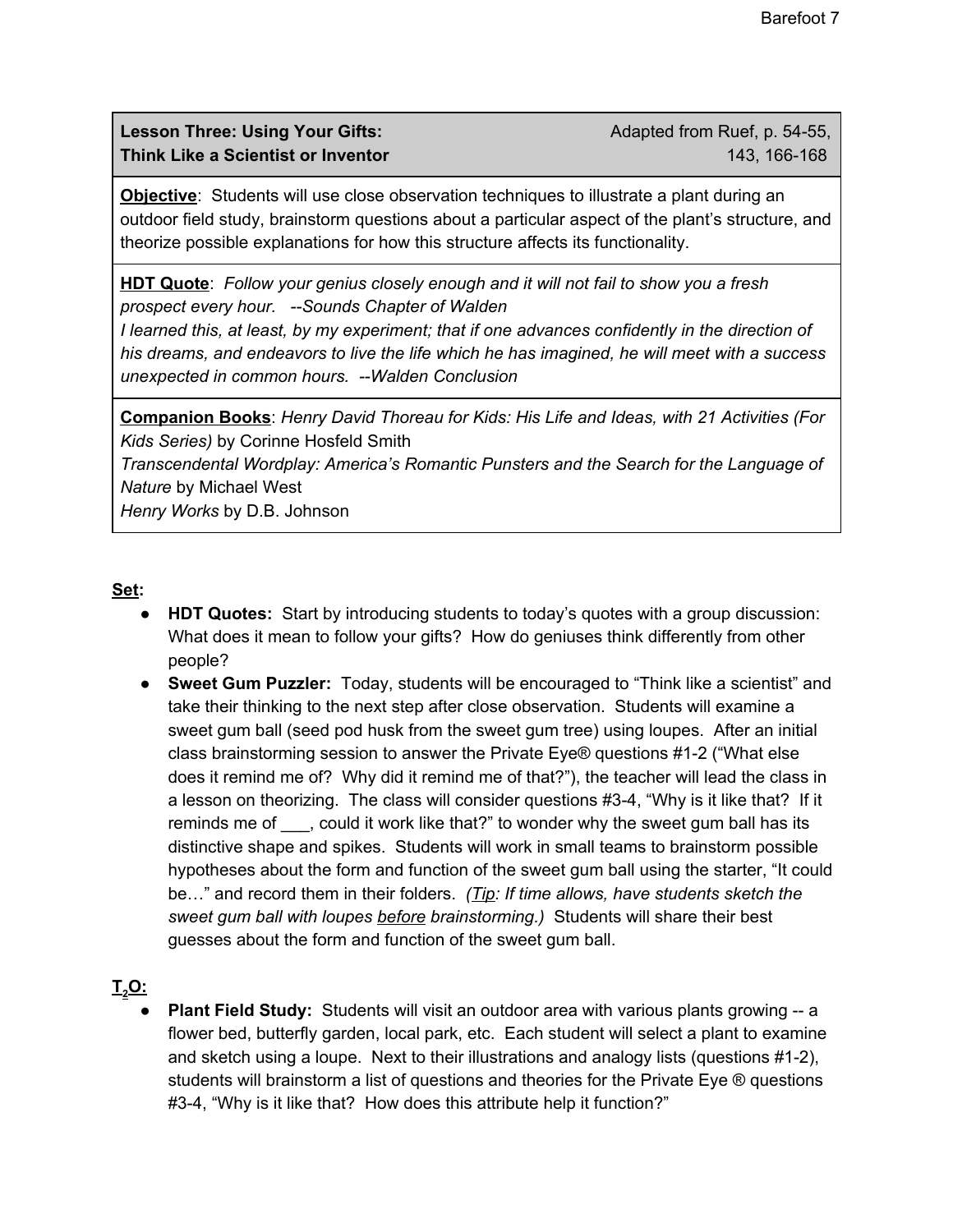**● Scientific Nomenclature:** Back in the classroom, the teacher will explain how scientists name things: after people, after locations, after a physical attribute, or after something the object looks like or reminds the discoverer of, often using Greek or Latin. The class will discuss examples from a teacher-created flipchart or slideshow and theorize how scientists named each example. Each student will use their analogy lists to make up their own name for the plant they studied and record it in their journals next to their sketches.

#### **Closure:**

- **The Invention of Velcro:** The teacher will share the story of the invention of velcro with the class, emphasizing how the inventor followed the Private Eye ® steps of looking closely, thinking analogically, and changing scale while working through multiple iterations of the engineering design process. <http://mpb.pbslearningmedia.org/resource/lpsc10.sci.life.velcro/velcro/> <https://youtu.be/0IE82Hb8Wt8>
- **● Think Like an Inventor:** Students will think of a possible invention inspired by the sweet gum ball and/or the plant they studied and record their ideas in their journals. They should also include a diagram of their invention.
- **Companion Books**: Refer to examples of Thoreauvian wordplay (reference his annotated journals, scholarly articles or the book *Transcendental Wordplay: America's Romantic Punsters and the Search for the Language of Nature* by Michael West). Have students revisit their new names for the plants they studied or their inventions to incorporate wordplay. Review the sections on plant inventories, gardens, seeds, rocks, etc. in *Henry David Thoreau for Kids* by Corinne Hosfeld Smith*.*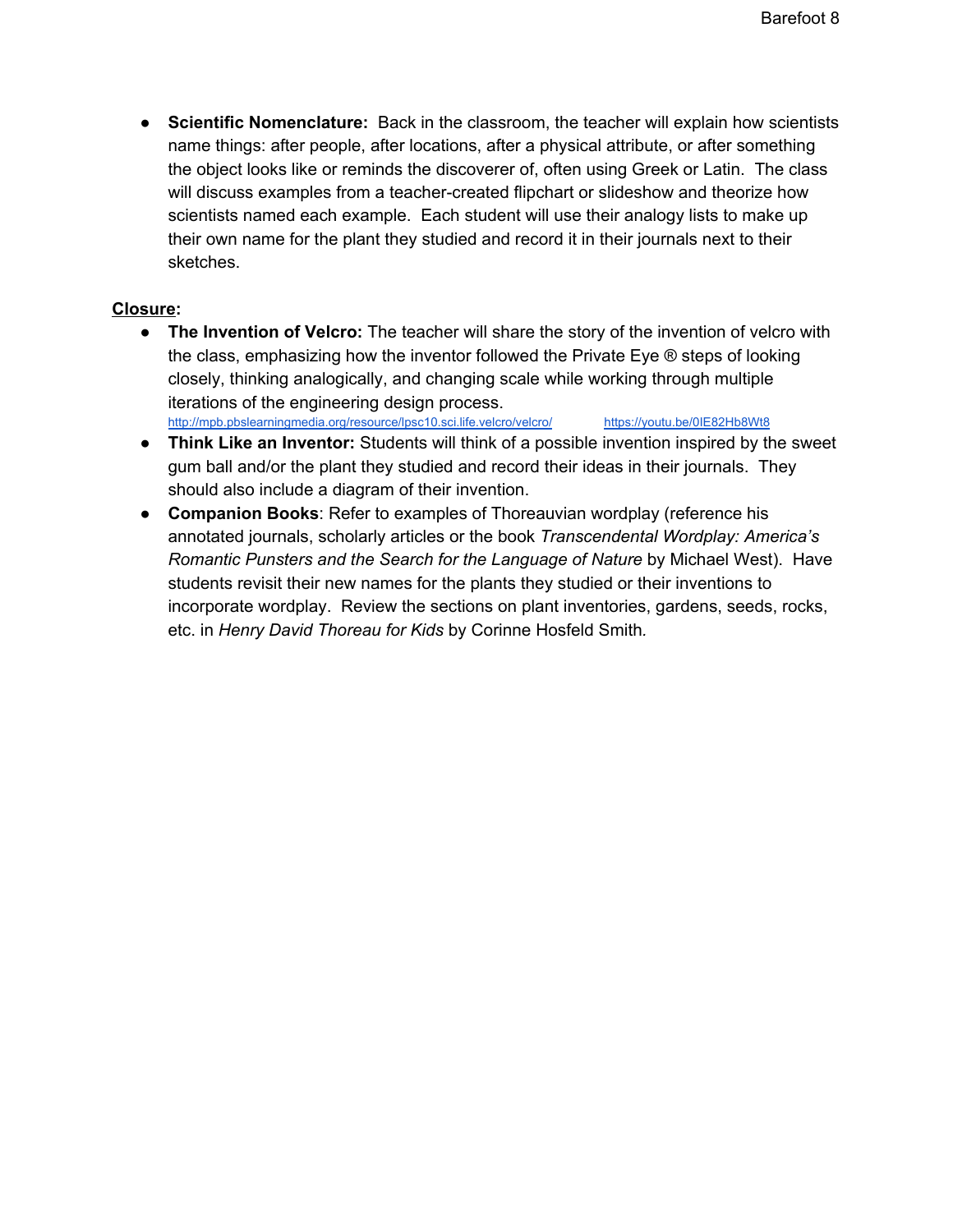## **Lesson Four: Ultimate Portrait: Think Like Thoreau** Adapted from Ruef, p. 177-178, **(Assessment)** 210

**Objective**: Students will make a portrait of a small natural object that combines math, poetry, and science for increased accuracy to set the groundwork that typically precedes insight and breakthrough.

**HDT Quotes**: *Will you be a reader, a student merely, or a seer? -- Sounds Chapter of Walden*

Every path but your own is the path of fate. Keep on your own track, then. -- Sounds Chapter *of Walden*

*Explore your own interior: Nay, be a Columbus to whole new continents and worlds within you, opening new channels, not of trade, but of thought. --Walden Conclusion*

**Companion Book**: *Henry David's House* by Steven Schnur

### **Set:**

- **● HDT Quotes:** Start by introducing students to today's quotes with a group discussion: How has using a loupe changed the way they observe the world? How does seeing the world differently relate to thinking differently? Relate thinking differently to being gifted and ask how Thoreau was able to be true to his gifts and live differently from his peers but still belong to his community.
- **● Form a Friendship:** Allow students to select a natural object (plant, animal, insect, crystal, stone, etc.) from a classroom collection or their own discovery. Students will "form a friendship" with their chosen object by performing the Private Eye ® loupe + analogy questions: writing, drawing, and theorizing about the purpose of the structures they observe.

# **T<sup>2</sup>O:**

**● Become an Accountant:** Students will count what's countable and measure what's measurable using available tools (loupes, timer, retracting tape measure, rulers, protractors, etc.). For example, with a dragonfly students could count the wings, the number of veined divisions in the wings, the angles in the veins, the length of the wings, the length of the whole tail, the length of the tail segments, the hairs on the tail and back, the number of legs, the spines on the legs, etc. With a live specimen, students could observe and record the number of switchbacks during one minute of flight, the number of times it circles to the same spot, the pulsations per minute in a dragonfly's tail, etc.

### **Closure:**

**● Theorize Like Thoreau:** Students will theorize what their statistics might mean: Do they see any patterns? What else do the patterns remind them of? Where else have they seen such patterns and numbers? Students will combine their accounts --